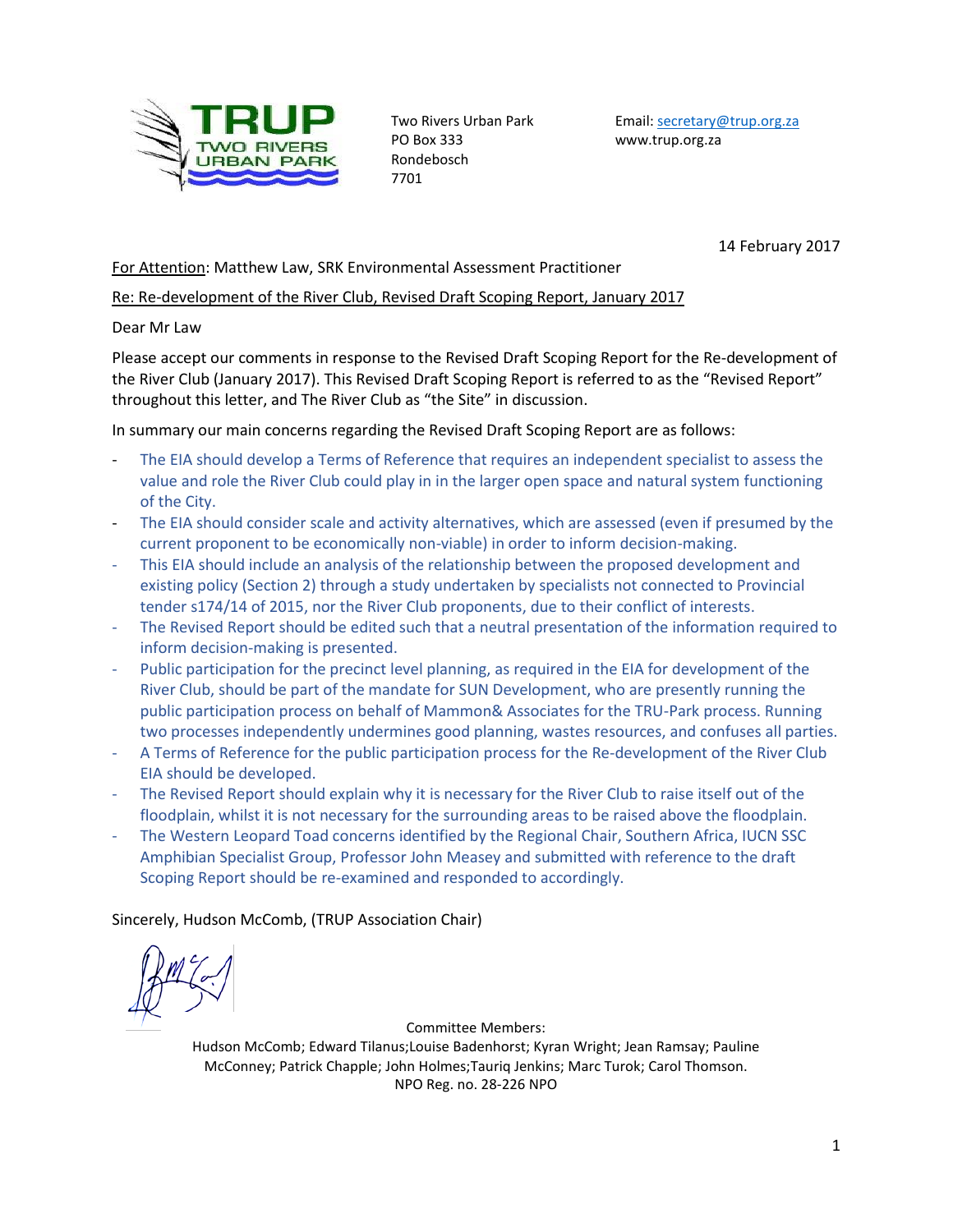# **1. Revised report not investigating the value of the River Club site in the larger open space system and natural system**

Several stakeholders (from Provincial and City departments, as well as individual citizens) articulated the **need for greater consideration of the value of the River Club site in the larger open space system**. There is no evidence that this is being taken up as part of the Scope of the EIA.

In response, the Revised Report refers (Section 4.3.4, page 115) to "*the River Club project team met with members of the TRUP project team on 20 October 2016, where The River Club's role within TRUP was debated..."* and it was found that "*the current development proposal at the River Club is largely congruent with what the TRUP project team envisage for the site".*

The Revised Report does not detail who comprised "the River Club Project Team" and "the TRUP project team". Unless the debate and conclusions referred to above included city and provincial representatives **who are not part of the "TRUP Professional Team and Western Cape Government and City of Cape Town" undertaking Provincial Tender s174/14<sup>1</sup> ,** this "debate" and any subsequent "conclusions" are meaningless, as these two groups have been collaborating in developing the River Club proposal for many months).

The planning and development facilitation officials entrusted with good governance and sustainable resource management for the City and Province are presently providing an enabling environment for the River Club to undertake a proposal that they have assisted with in design.

As commented by the City Environmental Department, "Opportunities for a substantive park in the City are limited and if this area is re-zoned and development allowed across the entire site, a rare opportunity will be lost. The *rationale for utilising the full site for urban development must therefore be queried.* One should pick up on the Table Bay District Plan (2012) where the role of this site for open space and buffers is acknowledged and explore the role and value of the site in this context in more detail<sup>2</sup>".

The Revised Report fails to respond adequately to the original TRUPA request for the Draft Scoping Report to develop a Terms of Reference for an environmental economics specialist study quantifying environmental goods and services to be included in the EIA.

The EIA should develop a Terms of Reference that requires an independent specialist to assess the value and role the River Club could play in in the larger open space and natural system functioning of the City. This Terms of Reference should include discussion as to the nature of this proposal with respect to the current Environmental Management Plan and Contextual Framework (EMPCF), and discussion concerning the subsequent need for a revised local spatial development framework and amendments for higher order plans, as well as the opportunities and costs associated with potential environmental goods and services in the TRUP.

 $\overline{\phantom{a}}$ 

<sup>&</sup>lt;sup>1</sup> As defined by themselves in their December 2016 TRUP Circular 1 Stakeholder Engagement Update, distributed on their behalf by Sun Development

<sup>&</sup>lt;sup>2</sup> Section 7.3, page 5, Appendix E, Revised Scoping Report for the Re-development of the River Club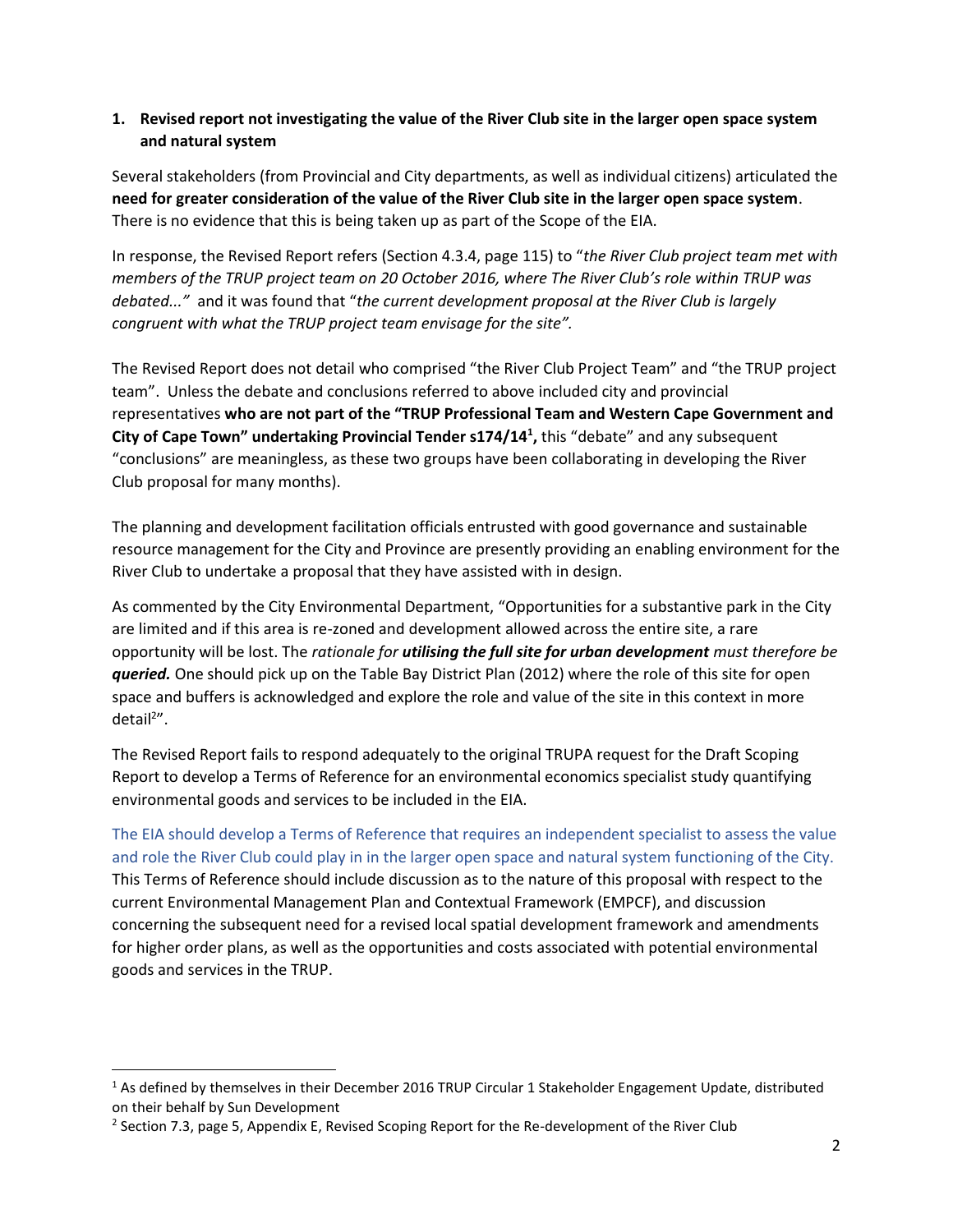## **2. Revised report not considering Scale/Activity Alternatives**

Linked to the need identified in (1) above, for this EIA to produce a Terms of Reference for an independent study that investigates the potential opportunities and value associated with the development of the River Club to support the open space system within the metropole (which would likely entail a development proposal more congruent with the existing Environmental Management Plan and Contextual Framework (EMPCF)), would be the need for the EIA to consider Alternatives of Scale or Activity.

An investigation into a scaled down version of the proposed approximately 70% built environment: 30%open space environment, should not be excluded as being "financially non-viable", until such ideas have been explored, and subsequently assessed.

To exclude the consideration of Alternatives of Scale and Activity presents a potentially "fatal flaw" in the EIA process, as information valuable to inform decision-makers is not available.

This EIA process does not intend to include consideration of scale and activity alternatives in its plan of study. This undermines the value of the EIA process and presents a potential "fatal flaw" for decisionmakers. The EIA should consider scale and activity alternatives, in order to inform decision-making.

- **3. Revised report biased through information presented by consultants, officials and proponents with a "conflict of interests**" and a biased view in favour of the proponent**.**
	- (a) The Revised Report responds to stakeholder requests to more fully consider the potential value and role of the site in terms of City planning and policy, through a response from spatial planning consultants, Planning Partners<sup>3</sup>. It also presents its discussion of spatial planning frameworks and policies (Section 2.2) by a consulting firm that stands to gain financially, should this development be approved (Planning Partners). This is a conflict of interests.

This EIA should include an analysis of the relationship between the proposed development and existing policy (Section 2) through a study undertaken by specialists not connected to Provincial tender s174/14 of 2015, nor the River Club proponents, due to their conflict of interests.

- (b) The Revised Report repeatedly draws on comments from City officials who are part of the "TRUP Professional Team and Western Cape Government and City of Cape Town" undertaking Provincial Tender s174/14 of 2015. The Revised Report presents their arguably biased information, again in favour of the proponent, as "fact", for example stating Section 3.4(3) that the Berkley Road extension will "*open up new economic opportunities"*. The road extension provides the potential for this to happen. It cannot be concluded that it *will* happen.
- (c) The "TRUP Professional Team, Western Cape Government and City of Cape Town", who have apparently "identified the Site as a gateway site", and a "catalyst project for the TRUP" appear to have their own vision for the area as evidenced in Section 3.4(2). However, a "vision" accepted by a few departments within the City and Province cannot conclude discussion regarding the nature and extent of the River Club development.

 $\overline{a}$ 

<sup>&</sup>lt;sup>3</sup> SRK Consulting: 478320: River Club Redevelopment – Scoping Report Issues and Responses Summary, Appendix E9, Pages 25, 26.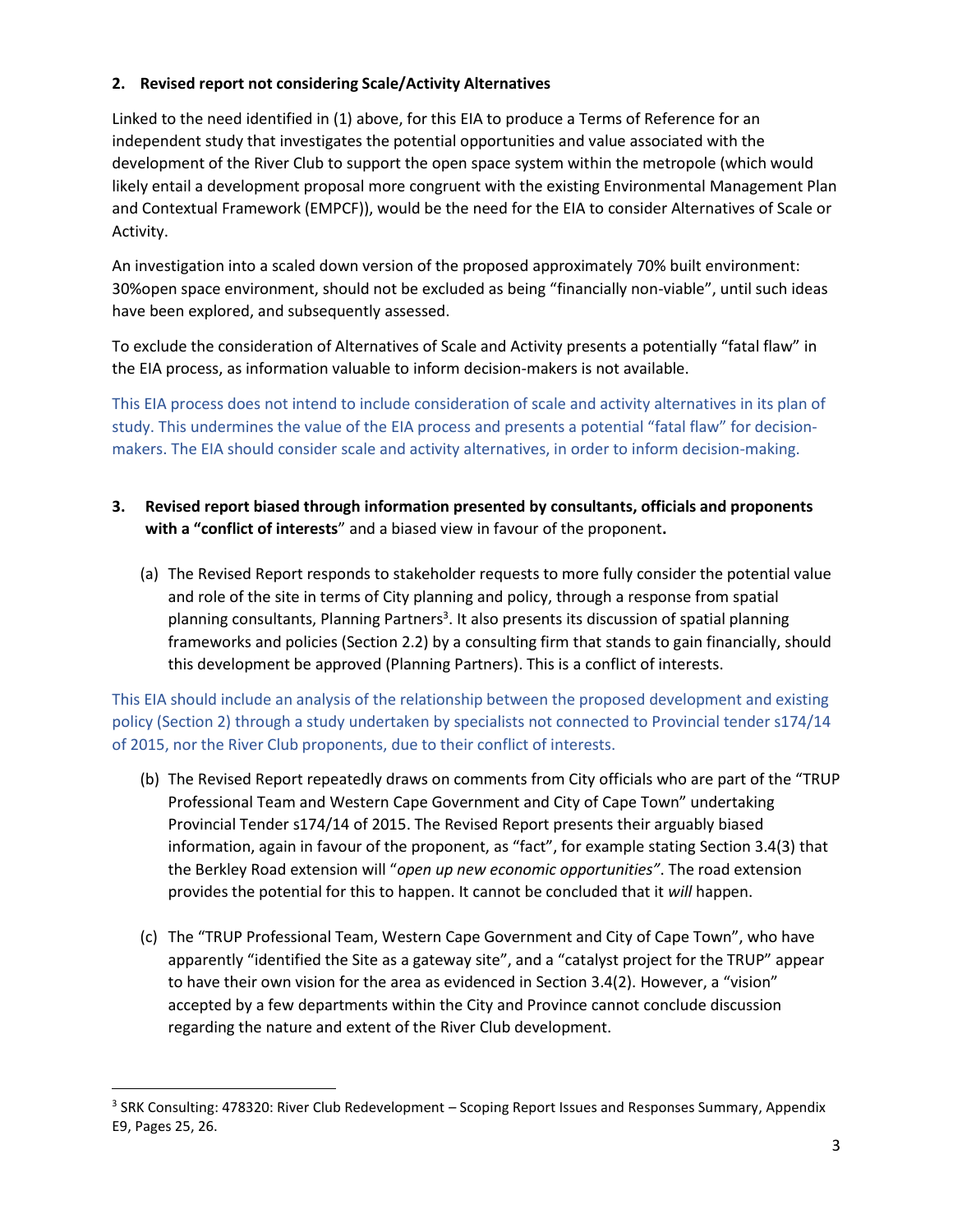(d) The proponent states (at the end of the list of "paradigm shift variables", Section 3.4), that "this is the only opportunity to mixed use development. This statement should be removed, as it is not true. As a greenfields piece of land so close to the CBD, development anywhere within the TRUP would be an "opportunity" for mixed use.

The sentence that "that few (if any) other opportunities exist this close to the CBD for a mixed-use development such as the one proposed" should be removed. Development such as proposed by the proponent could take place anywhere within the TRUP, and is not confined to the River Club precinct.

The Revised Report should be edited such that a neutral presentation of the information required to inform decision-making is presented. This was requested by the TRUPA in the previous set of comments, but has not be addressed in the Revised Report.

# **4. Stakeholder engagement**

Whilst the TRUPA has attempted to engage with SRK, in order to facilitate more meaningful public participation (Email communications dated 18 and 19 January 2017), there has been no clear interest in the environmental consultants working with the TRUPA as part of their public participation process.

A poor communication between stakeholders and the River Club within this Scoping Process is revealed in the statement at the end of Section 3.4 "*The discontinuation of commercial activities and the conversion of the site for low intensity use, as has been suggested by a number of stakeholders, is also not financially viable to the proponent."*

Numerous stakeholder have presented a view for the site which has been captured in Scenario C: Preserved Park, in the TRU-Park process. This describes limited development within the River Club. The details include adjusting the existing original water course, thereby reducing the area between the two rivers, but increasing the land available for development on the edge (or banks) of the rivers. This proposal does not call for "discontinuation of commercial activities", nor "conversion to a low intensity use" described in the Revised Report.

The River Club development EIA should, by default due to its location within the TRUP geographical extent, form part of the TRU-Park process being undertaken by Mammon & Associates in response to the provincial tender s174/14 of 2015.

Public participation for the precinct level planning, as required in the EIA for development of the River Club, should be part of the mandate for SUN Development, who are presently running the public participation process on behalf of Mammon& Associates for the TRU-Park process. Running two processes independently undermines good planning, wastes resources, and confuses all parties.